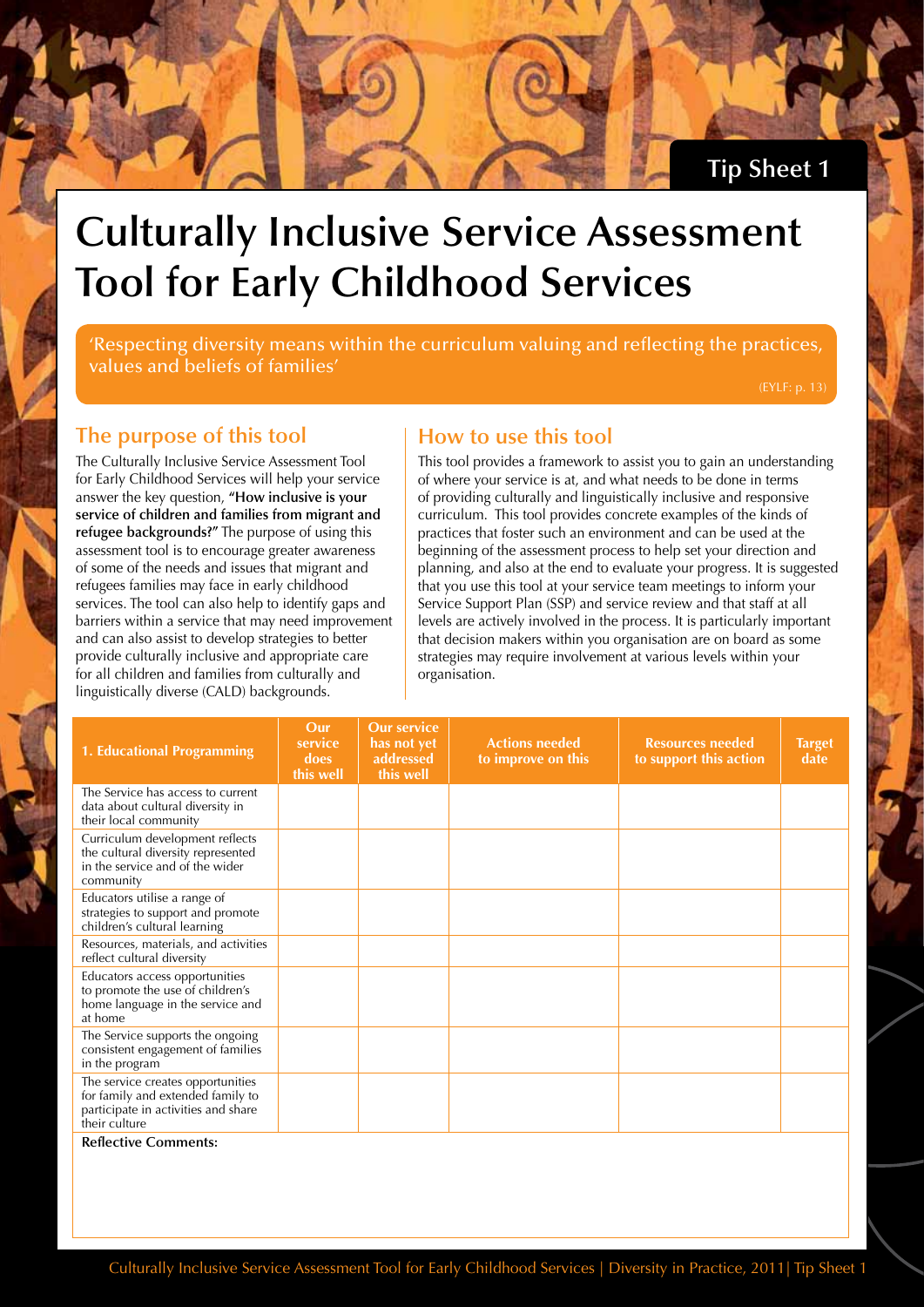| 2. Communication                                                                                                | <b>Our service</b><br>does<br>this well | <b>Our service</b><br>has not yet<br>addressed<br>this well | <b>Actions needed</b><br>to improve on this | <b>Resources needed</b><br>to support this action | <b>Target</b><br>date |
|-----------------------------------------------------------------------------------------------------------------|-----------------------------------------|-------------------------------------------------------------|---------------------------------------------|---------------------------------------------------|-----------------------|
| We collect data on the cultural<br>background, practices and<br>languages spoken by families                    |                                         |                                                             |                                             |                                                   |                       |
| Bilingual families are provided<br>with appropriate linguistic<br>support during the enrolment<br>process       |                                         |                                                             |                                             |                                                   |                       |
| Bilingual children are able to<br>communicate their needs in a<br>variety of ways                               |                                         |                                                             |                                             |                                                   |                       |
| Access to an interpreter is<br>available to families                                                            |                                         |                                                             |                                             |                                                   |                       |
| Access to translated information<br>about the service and day-to-<br>day operations is available to<br>families |                                         |                                                             |                                             |                                                   |                       |
| Access to translated parenting<br>related resources are available<br>to families                                |                                         |                                                             |                                             |                                                   |                       |
| Educators use children's names<br>and pronounce them correctly                                                  |                                         |                                                             |                                             |                                                   |                       |
| Written material produced in<br>English uses plain language and<br>simple terms, avoiding jargon                |                                         |                                                             |                                             |                                                   |                       |

**Reflective Comments:**

| 3. Physical Environment and<br><b>Practice</b>                                                                                                                                                        | <b>Our service</b><br>does<br>this well | <b>Our service</b><br>has not yet<br>addressed<br>this well | <b>Actions needed</b><br>to improve on this | <b>Resources needed</b><br>to support this action | <b>Target</b><br>date |
|-------------------------------------------------------------------------------------------------------------------------------------------------------------------------------------------------------|-----------------------------------------|-------------------------------------------------------------|---------------------------------------------|---------------------------------------------------|-----------------------|
| The environment incorporates<br>symbols and resources relevant<br>to the cultural diversity in the<br>community and in Australia.<br>(e.g. maps, images on the walls,<br>picture books, publications) |                                         |                                                             |                                             |                                                   |                       |
| Culturally inclusive practice is<br>part of everyday routines                                                                                                                                         |                                         |                                                             |                                             |                                                   |                       |
| Families can identify with<br>their culture in the service<br>environment                                                                                                                             |                                         |                                                             |                                             |                                                   |                       |
| Educators promote in children<br>a strong sense of identity and<br>sense of awareness of their own<br>and other cultures                                                                              |                                         |                                                             |                                             |                                                   |                       |
| Educators acknowledge and<br>respect cultural practices<br>specific to families                                                                                                                       |                                         |                                                             |                                             |                                                   |                       |
| Educators celebrate culturally<br>diverse special events regularly                                                                                                                                    |                                         |                                                             |                                             |                                                   |                       |

**Reflective Comments:**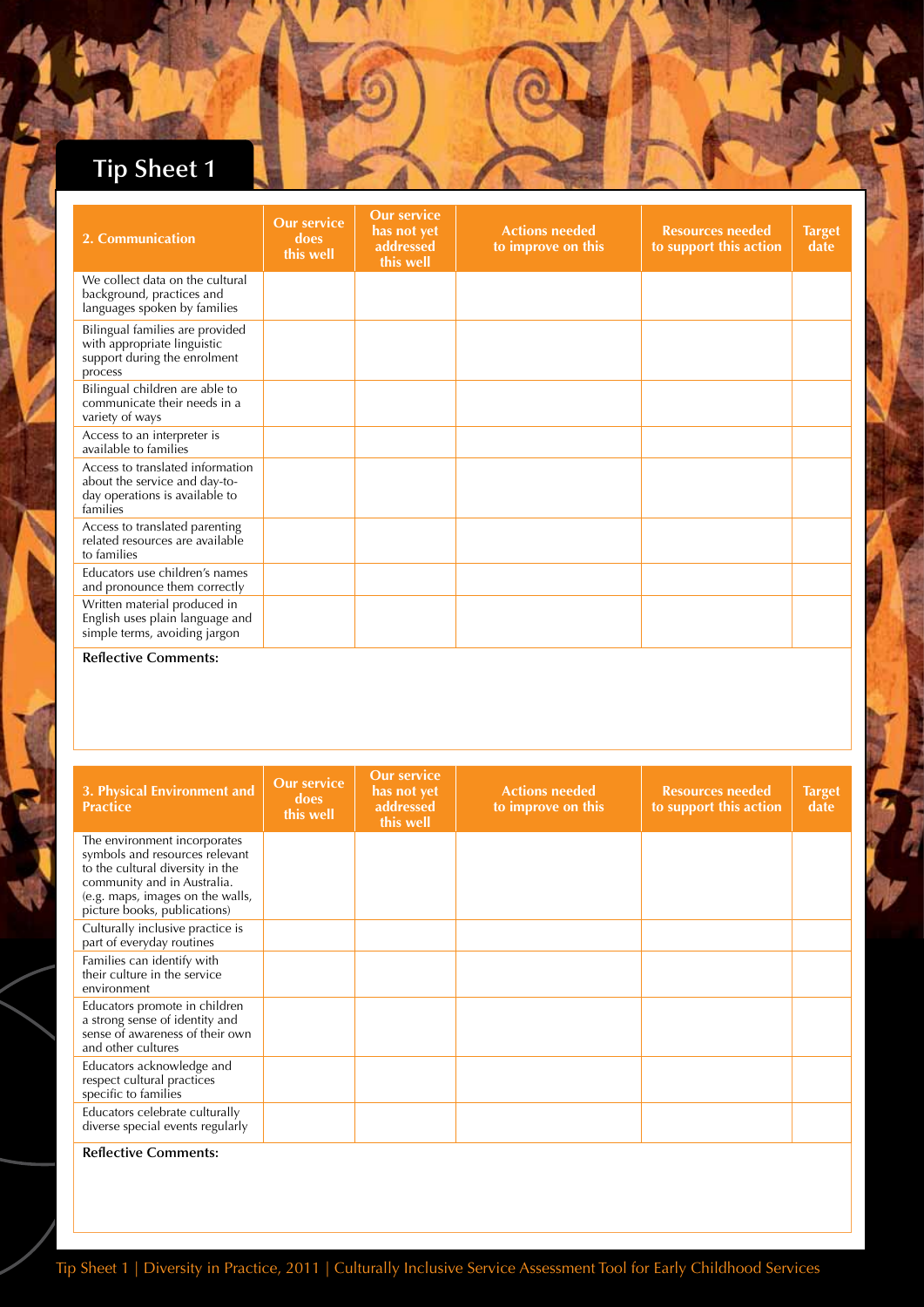| <b>4. Staff Development</b>                                                                                                                     | <b>Our service</b><br>does<br>this well | <b>Our service</b><br>has not yet<br>addressed<br>this well | <b>Actions needed</b><br>to improve on this | <b>Resources needed</b><br>to support this action | <b>Target</b><br>date |
|-------------------------------------------------------------------------------------------------------------------------------------------------|-----------------------------------------|-------------------------------------------------------------|---------------------------------------------|---------------------------------------------------|-----------------------|
| There is an ongoing<br>commitment to professional<br>development & training to<br>promote culturally inclusive<br>practices                     |                                         |                                                             |                                             |                                                   |                       |
| Educators are trained around<br>cultural communication and<br>support for migrant and refugee<br>children and families                          |                                         |                                                             |                                             |                                                   |                       |
| Educators regularly reflect as<br>a team on work styles and<br>approaches to ensure culturally<br>appropriate and inclusive<br>program delivery |                                         |                                                             |                                             |                                                   |                       |
| Educators are confident in<br>how to access and work with<br>interpreters                                                                       |                                         |                                                             |                                             |                                                   |                       |
| Educators develop skills for<br>communication and support of<br>bilingual children and families                                                 |                                         |                                                             |                                             |                                                   |                       |
| Educators are knowledgeable<br>about local services in the area<br>who can provide support for<br>families<br>.                                 |                                         |                                                             |                                             |                                                   |                       |

**Reflective Comments:**

| 5. Policy and Service<br><b>Management</b>                                                                                                                    | <b>Our service</b><br>does<br>this well | <b>Our service</b><br>has not yet<br>addressed<br>this well | <b>Actions needed</b><br>to improve on this | <b>Resources needed</b><br>to support this action | <b>Target</b><br>date |
|---------------------------------------------------------------------------------------------------------------------------------------------------------------|-----------------------------------------|-------------------------------------------------------------|---------------------------------------------|---------------------------------------------------|-----------------------|
| There is a written policy in<br>place that addresses cultural<br>diversity in practice                                                                        |                                         |                                                             |                                             |                                                   |                       |
| Policy includes a mechanism to<br>promote and monitor issues of<br>access and equity for migrant<br>and refugee families                                      |                                         |                                                             |                                             |                                                   |                       |
| Policy is reviewed annually<br>with input from all families                                                                                                   |                                         |                                                             |                                             |                                                   |                       |
| The service prevents and<br>challenges discrimination<br>within the team and towards<br>service users                                                         |                                         |                                                             |                                             |                                                   |                       |
| The service accesses the<br>Bicultural Support Program,<br>Inclusion Support Agency and<br>relevant community support<br>networks                             |                                         |                                                             |                                             |                                                   |                       |
| There are opportunities for<br>families to be involved in<br>management committees and/<br>or can contribute to service<br>management in a variety of<br>ways |                                         |                                                             |                                             |                                                   |                       |